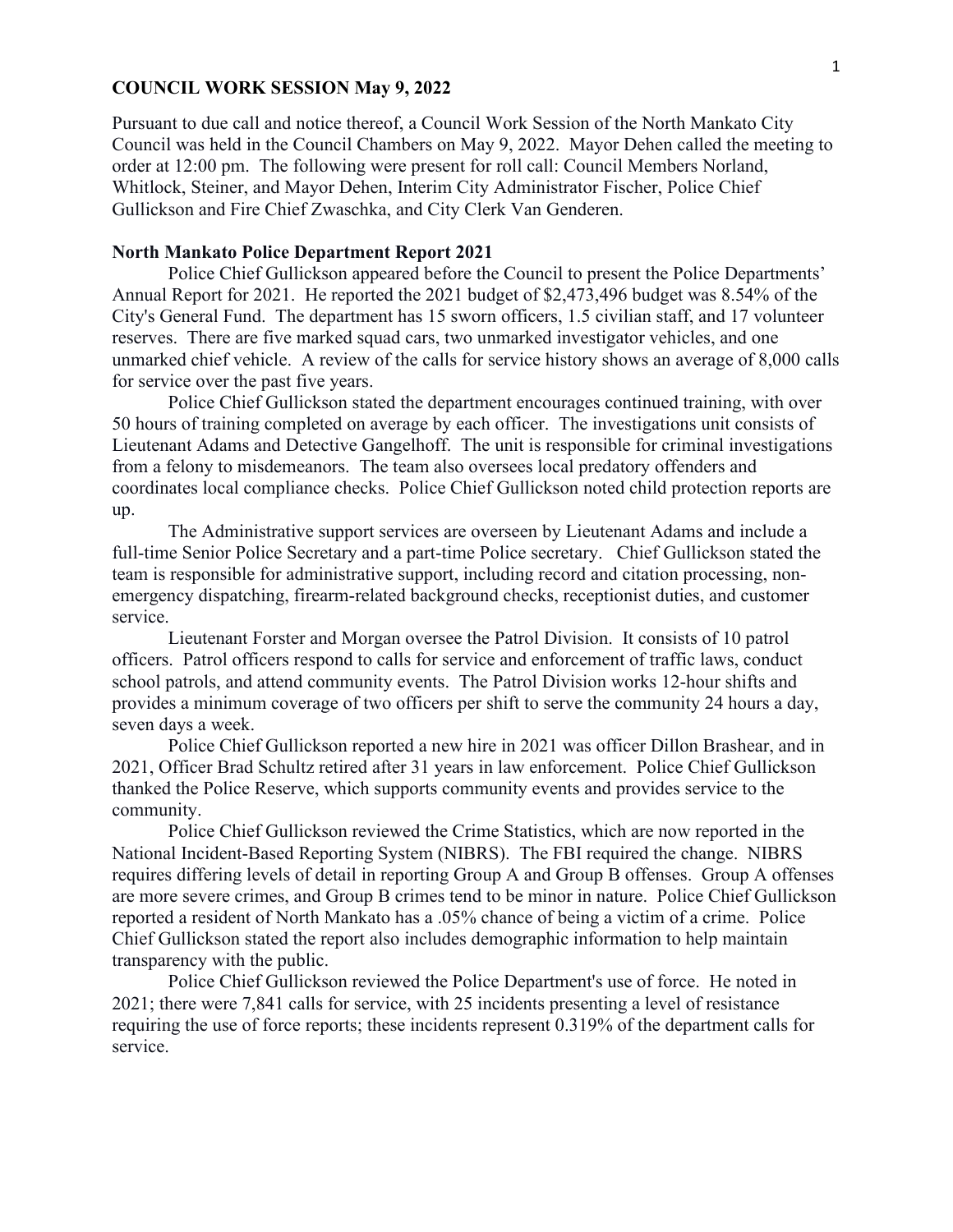## **COUNCIL WORK SESSION May 9, 2022**

Police Chief Gullickson reported that the department strives to connect to the community. In 2021, the Police Department participated in 94 public relations and education events and documented 187 school patrols.

Police Chief Gullickson reported welfare checks and mental health calls have been increasing. There were 248 calls in 2019, 471 in 2020, 392 calls in 2021, and so far, in 2022, the call volume is set to meet or surpass. He noted that calls often take a significant amount of time and take officers away from other calls. Police Chief Gullickson mentioned the issue in relation to future staffing needs as the police force in North Mankato and around Minnesota is facing staffing and retention issues.

Police Chief Gullikson reported that the primary drug in North Mankato is methamphetamines, and the Regional Drug Task Force works to locate the distributors bringing the drug into the City.

Council Member Whitlock asked if the Police Department needed a different division or an offshoot of the police department to manage certain types of calls, but it would add a burden to the Police Department's budget. Police Chief Gullickson reported that the department is fortunate to work with Nicollet and Blue Earth County agencies designed to manage these types of calls. There are resources available, but it still draws on the current force.

Mayor Dehen requested clarification on budgeting needs as the City looks at squad cameras and body cameras. Police Chief Gullickson reported the department could staff 24/7 two-car patrols, but vacation or sickness can significantly impact staffing and indicated an interest in adding additional staff.

#### **North Mankato Fire Department Report 2021**

Fire Chief Zwaschka reported the department has 33 members with Fire Fighters licensed as I and II, Hazardous Material Operations, and Certification by Minnesota Fire Certification Board. The team also has Incident Command System Certification members to ICS 400 and MBFTE Instructors, and Minnesota Fire Certification Evaluators.

Fire Chief Zwaschka reviewed the Mission statement, which is a commitment to protect the lives and property of the community through dedication to training, public education, and emergency preparedness.

In 2021 the department had over 1300 hours of training. The department utilizes the Minnesota Board of Fire Training and Education Fund for training reimbursement. The fund does not cover 100% of the training, but the department can request and receive a reimbursement for a portion of the training.

The Fire Department is involved in public education to reduce community risk through education efforts. The department spends time visiting schools, and daycare facilities and taking part in other educational opportunities.

Fire Chief Zwaschka reviewed the incident calls from May 2021 to May 2022. There were a total of 140 calls, with 25 calls (or 17.86%) fire calls, there were 36 (or 25.71%) of the calls were hazardous conditions such as gas leaks, and 64 (or 45.71%) of the calls were false alarms.

Fire Chief Zwaschka reviewed the proposed replacement schedule for equipment. He noted in 2023, a support van is scheduled for replacement; the current vehicle is a 1991 van. The estimated replacement cost is \$210,000. In 2024 the schedule includes replacing a 1997 Fire Engine for approximately \$750,000. Fire Chief Zwaschka reported that the department wants to stay updated with the replacement schedule to maintain the ISO rating. If the ISO rating drops,